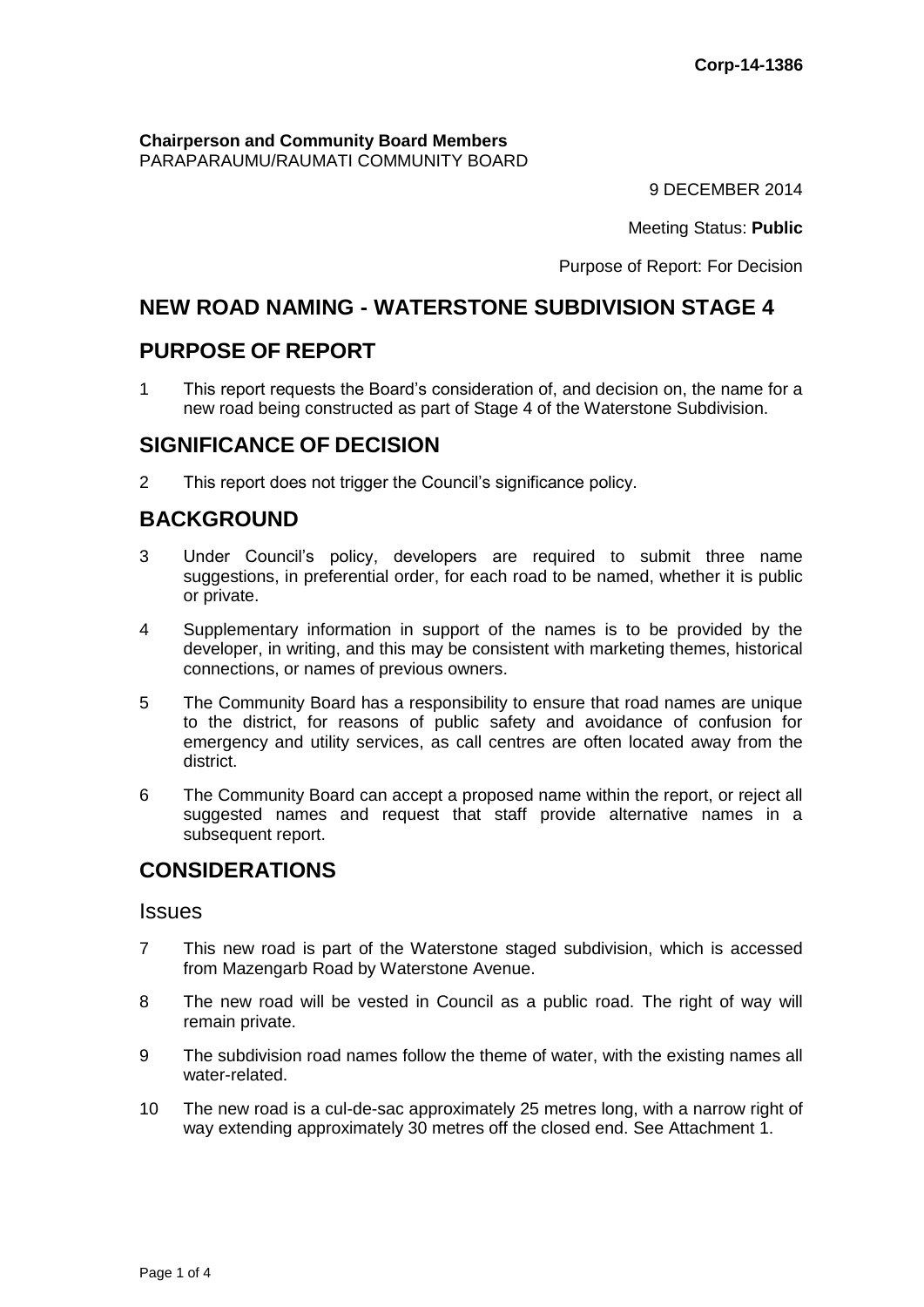- 11 The new road and right-of-way will service an 11 lot subdivision. Original plans show that 5 (or 4) will access directly off the new road, 5 off the new right-of-way, and 1 (or 2) off the existing Waterstone Avenue. There will most likely be 10 addresses using this new road name.
- 12 The standards for rural and urban addressing makes the following points –

*A road name should be easily pronounced and spelt and be easily understood when written or in conversation.*

*The length of a road name should be shorter, rather than longer, especially where the road itself is short.*

- 13 The descriptors shown with the proposed names are the preferred ones, selected from the appropriate list in Appendix B Road Types – New Zealand, in the AS/NZS 4819: 2011 Rural and urban addressing standards.
- 14 The developer's suggested names in order of preference, are:

**Aqua Way** – is in keeping with the water theme, sounds nice, nothing else like it.

**Azzurra Way/Place** – means Azure Sky Blue in Italian, there is a feeling of open sky when one stands in the subdivision, the view is dominated by the sky.

**Stillwater Place/Way** – is in keeping with the water theme, great name for a street. Very representative of the lake views from the street.

- 15 All the suggested names are unique as road names in the district and in the North Island. Aqua and Azzurra are unique in New Zealand.
- 16 Although all the suggested names fit the water theme, the recommendation is Aqua, as it is short, and easily pronounced and spelt. Way or Place would be suitable descriptors.
- 17 Stillwater has quite a high profile elsewhere in the country, and could possibly be confused with Bluewater or Waterstone.
- 18 Azzurra does not relate so closely to the theme, and as it is a foreign word it is felt it may make it difficult to say, or spell when heard.

#### Financial Considerations

19 The cost of signage is borne by the developer as a condition of the Resource Consent for the subdivision.

#### Legal Considerations

20 The Council and its Community Boards can name roads pursuant to Sections 319 and 319A of the Local Government Act 1974.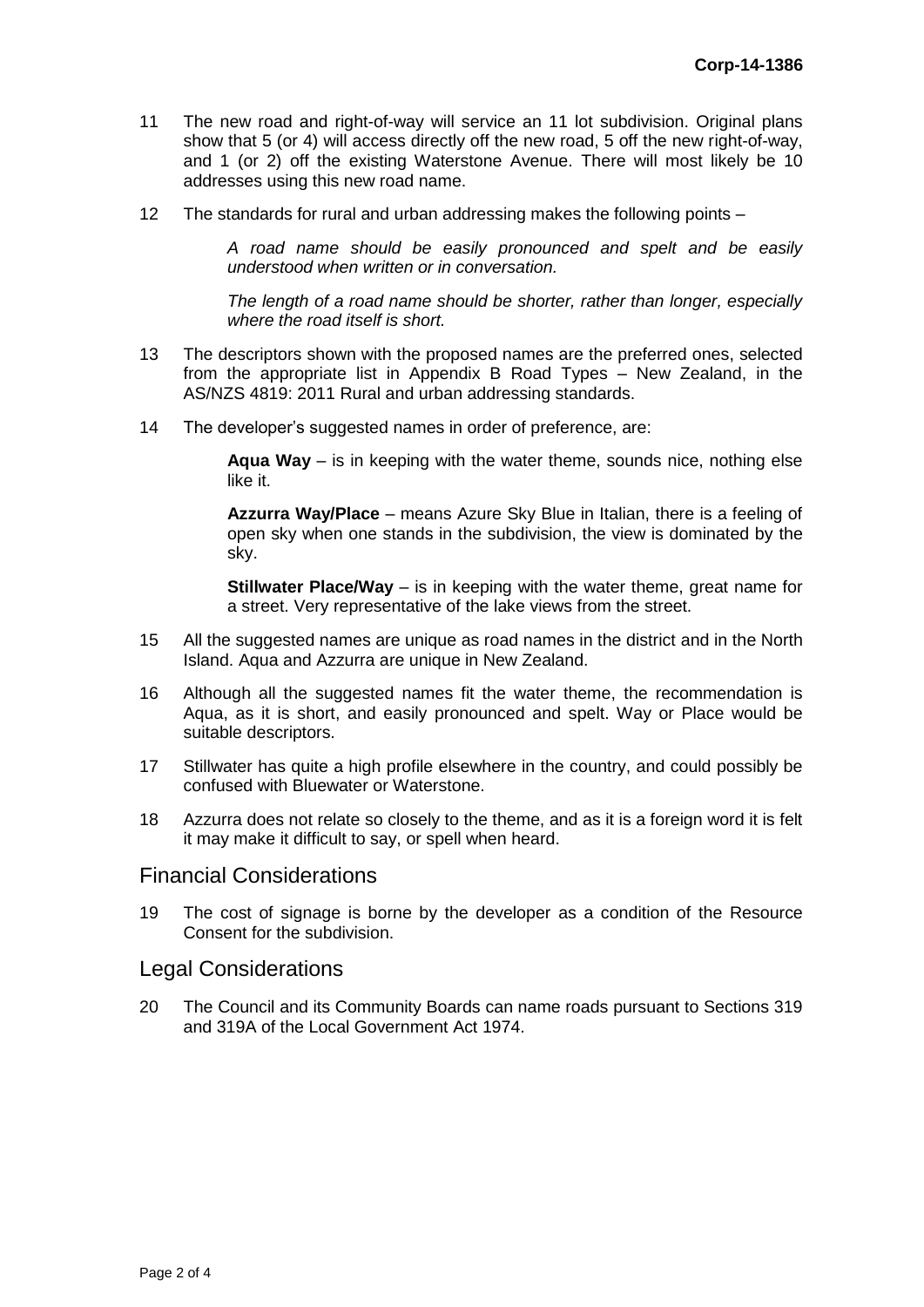# **Delegation**

21 Under Section 10.23 of the current Governance Structure and Delegations, the Council has delegated the authority to Community Boards to:

> *Accept or reject staff recommendations on: road names; or the alteration of the name of any road; or part of any road within the Board's community area. If all names are rejected the Board may request a further report;*

## **Consultation**

22 Consultation with the developer, and representatives from the Kāpiti Historical Society and the local iwi has occurred. All agreed that the proposed names are acceptable.

## Policy Implications

23 There are no policy implications arising from this report.

## Tāngata Whenua Considerations

24 There are no iwi or Treaty of Waitangi issues resulting from this report.

## Publicity Considerations

25 There are no publicity issues resulting from this report.

# **RECOMMENDATIONS**

26 That the Paraparaumu/Raumati Community Board approves the following:

"That the new road, including the right of way extension to it, shown on Attachment 1 of report Corp-14-1386, be named **Aqua Way**".

#### **Report prepared by:**

**Bridget Carthew GIS Data Administrator**

**Approved for submission by:**

**Wayne Maxwell Group Manager Corporate Services**

**Sean Mallon Group Manager Infrastructure Services**

#### **ATTACHMENTS:**

1. Location